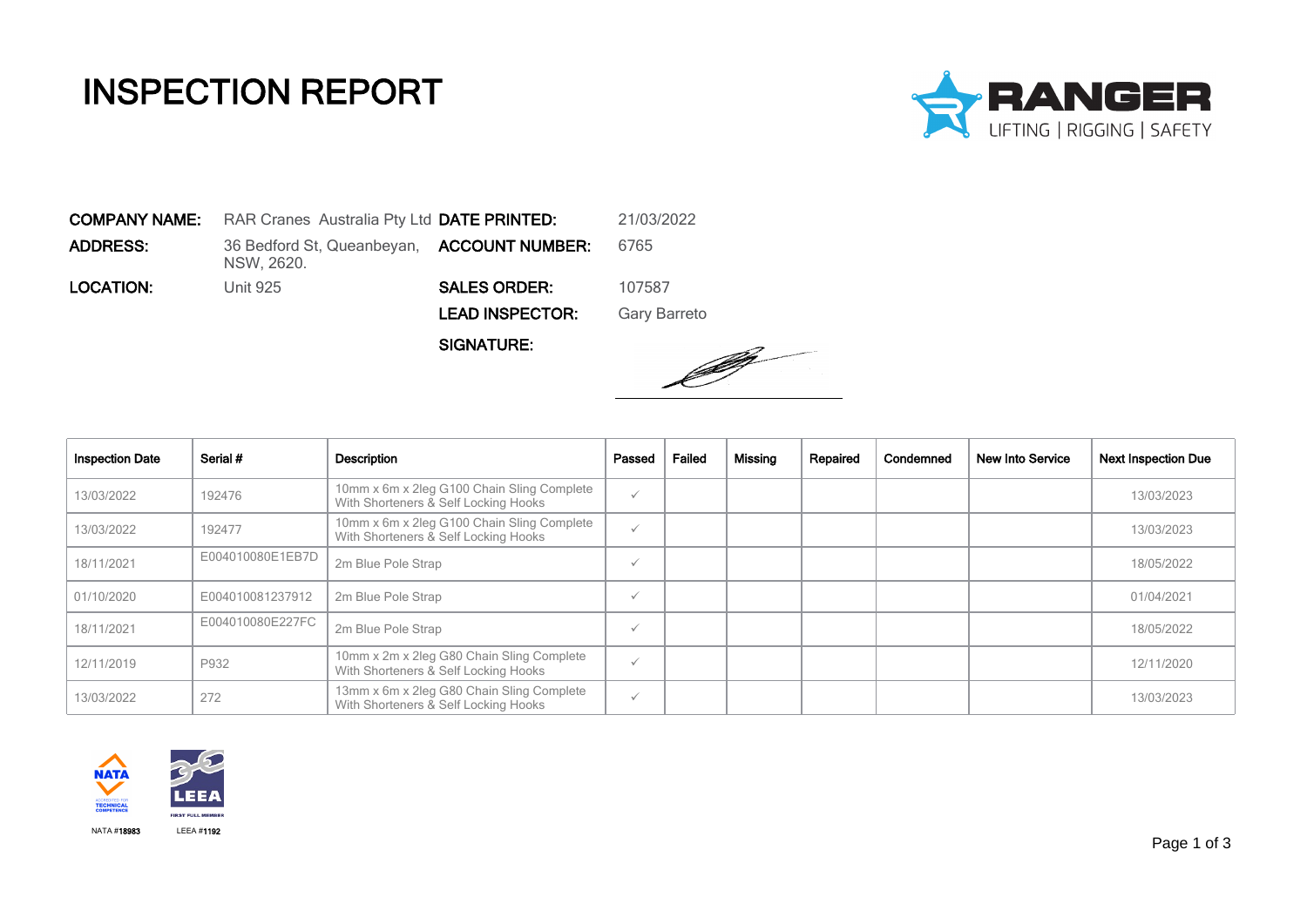## INSPECTION REPORT



| <b>Inspection Date</b> | Serial #     | <b>Description</b>                                                                       | Passed       | Failed | Missing | Repaired | Condemned | <b>New Into Service</b> | <b>Next Inspection Due</b> |
|------------------------|--------------|------------------------------------------------------------------------------------------|--------------|--------|---------|----------|-----------|-------------------------|----------------------------|
| 13/03/2022             | 271          | 13mm x 6m x 2leg G80 Chain Sling Complete<br>With Shorteners & Self Locking Hooks        | $\checkmark$ |        |         |          |           |                         | 13/03/2023                 |
| 07/03/2021             | 2010         | 10mm x 2m x 2leg G80 Chain Sling Complete<br>With Shorteners & Self Locking Hooks        | $\checkmark$ |        |         |          |           |                         | 07/03/2022                 |
| 09/03/2020             | PL16021871   | 15t Spreader Beam                                                                        | $\checkmark$ |        |         |          |           |                         | 09/03/2021                 |
| 13/03/2022             | 7G558        | 2.5t Clutch Lifter                                                                       | $\checkmark$ |        |         |          |           |                         | 13/03/2023                 |
| 13/03/2022             | 6F92         | 5t Clutch Lifter                                                                         | $\checkmark$ |        |         |          |           |                         | 13/03/2023                 |
| 07/03/2021             | PLGT         | 5t Clutch Lifter                                                                         | $\checkmark$ |        |         |          |           |                         | 07/03/2022                 |
| 07/03/2021             | 3F91         | 5t Clutch Lifter                                                                         | $\checkmark$ |        |         |          |           |                         | 07/03/2022                 |
| 13/03/2022             | 679          | <b>Container Lifter Left Hand</b>                                                        | $\checkmark$ |        |         |          |           |                         | 13/03/2023                 |
| 13/03/2022             | 677          | Container Lifter Right Hand                                                              | $\checkmark$ |        |         |          |           |                         | 13/03/2023                 |
| 13/03/2022             | $CH-3$       | Container Lifter Right Hand                                                              | $\checkmark$ |        |         |          |           |                         | 13/03/2023                 |
| 13/03/2022             | $CH-3$       | <b>Container Lifter Left Hand</b>                                                        | $\checkmark$ |        |         |          |           |                         | 13/03/2023                 |
| 13/03/2022             | <b>PB032</b> | 16mm x 300mm x 1leg G100 Chain Sling<br>Complete With Shorteners & Self Locking<br>Hooks | $\checkmark$ |        |         |          |           |                         | 13/03/2023                 |
| 14/03/2022             | 1502806      | 3M Spreader Beam 2 Lift Points                                                           | $\checkmark$ |        |         |          |           |                         | 14/03/2023                 |
| 13/03/2022             | 5B873        | 2.5t Clutch Lifter                                                                       | $\checkmark$ |        |         |          |           |                         | 13/03/2023                 |